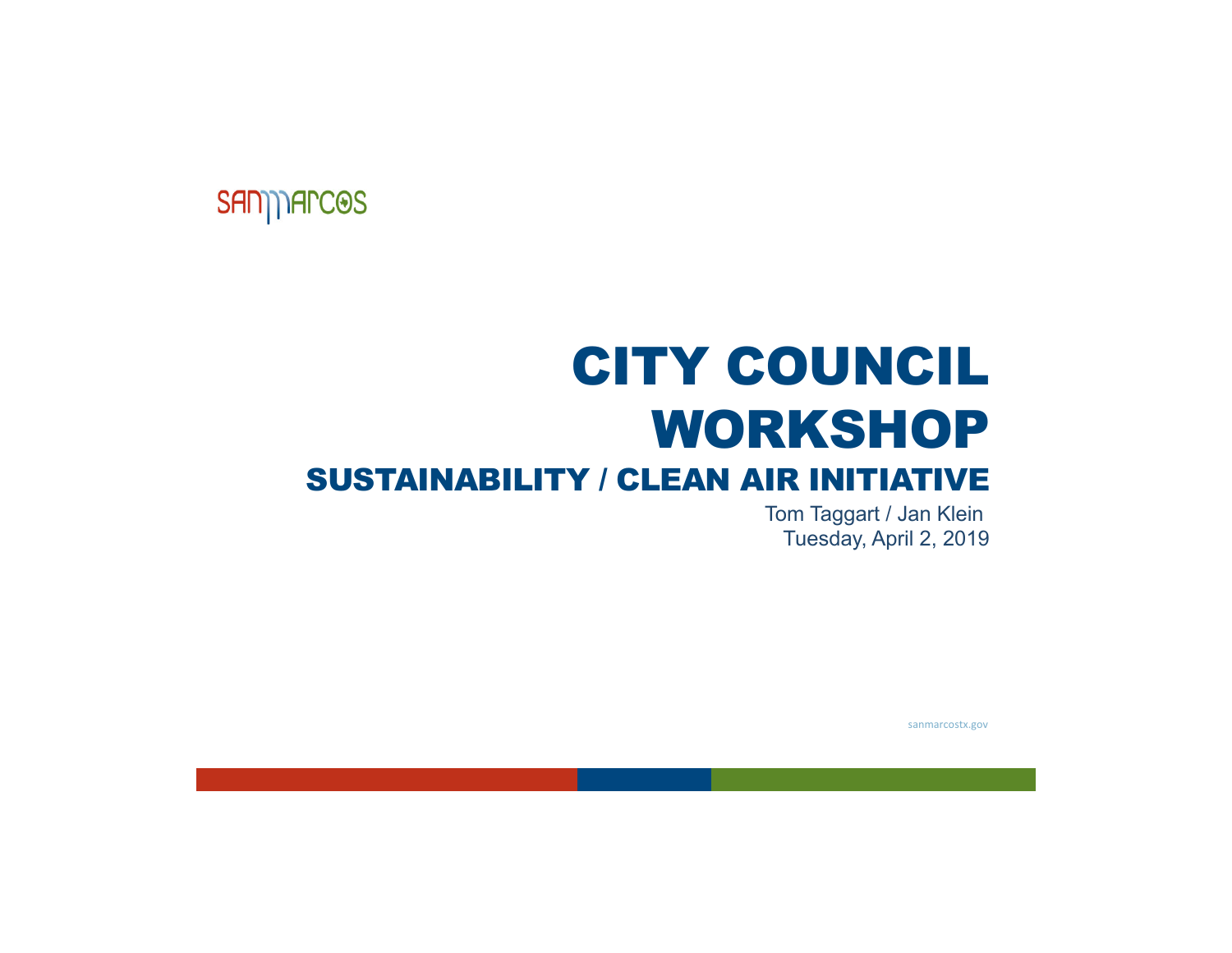## Purpose of Workshop

- *Present information/staff recommendation on City Greenhouse Gas (GHG) Emission Footprint reduction elements, target levels and schedule*
- *Direction on next steps*

Page 1

sanmarcostx.gov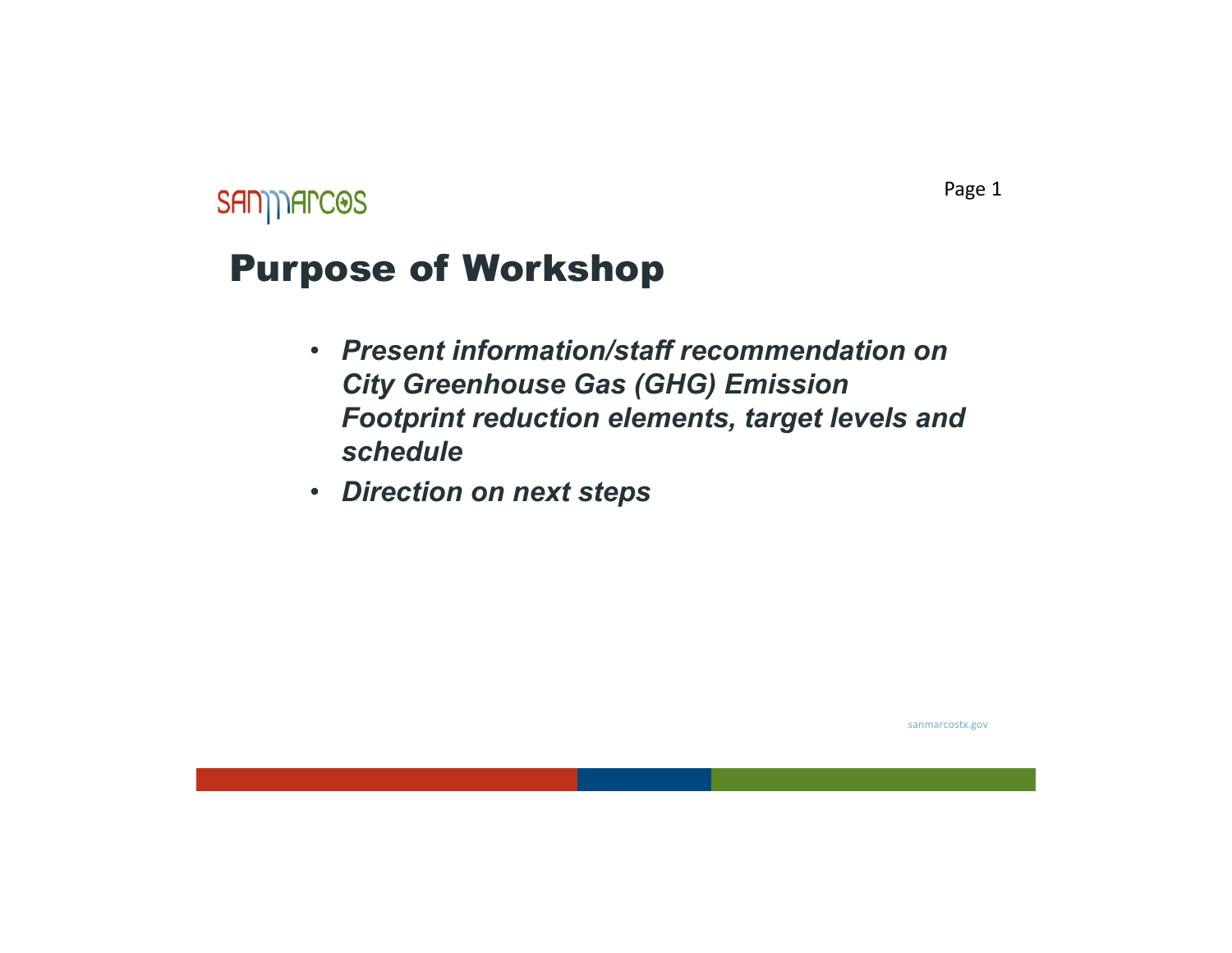## **SAN) ARCOS BACKGROUND**

- • October 2017 – Council discussion regarding the US Conference of Mayors Climate Action Agreement.
	- Consider creating a San Marcos Climate Action Plan to reduce GHG emissions and impacts by setting benchmarks and expanding existing programs.
	- Council Direction Measure City of San Marcos GHG emissions.
- August 2018 Council workshop on municipal GHG inventory.
- *Council Direction – develop and recommend targets for GHG reductions.*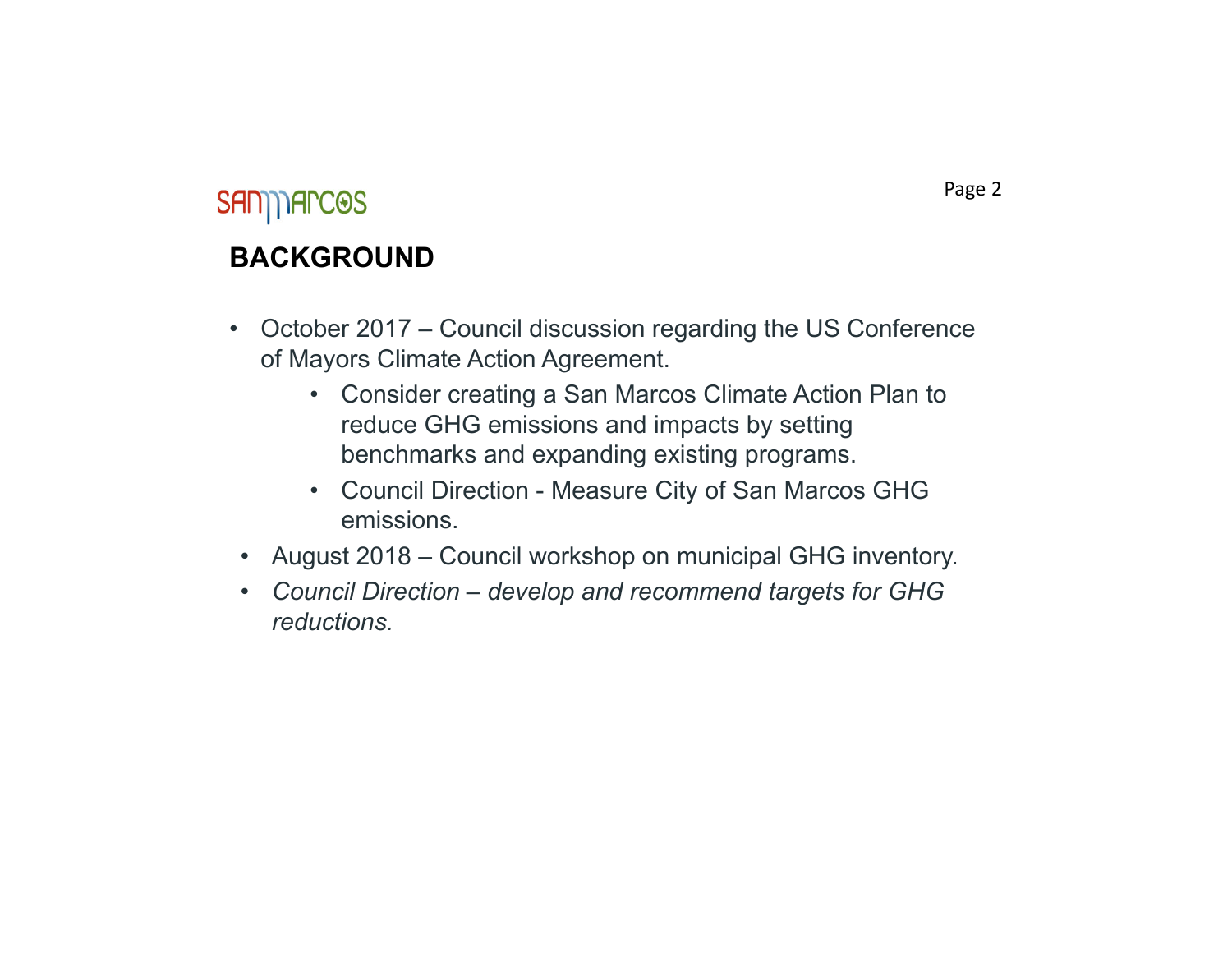#### **MUNICIPAL GHG INVENTORY**



\* City Hall includes departments at City Hall complex (CM, City Clerk, Legal, HR, Finance, IT, Planning, Engineering/CIP, Equipment Services, etc)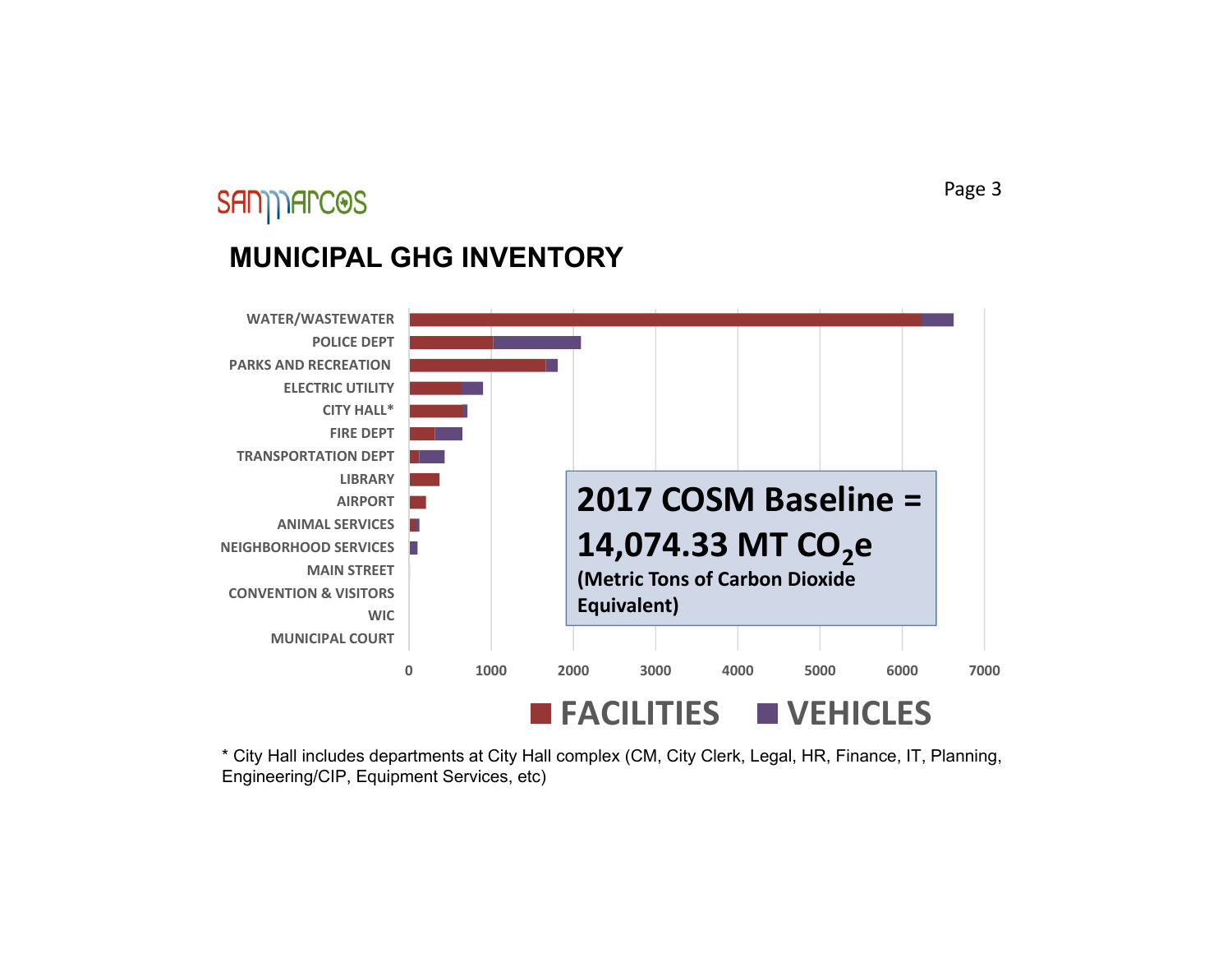#### **SAN) ARCOS**

#### **REVIEW OF COSM ACTIONS WHICH HAVE REDUCED GHG EMISSIONS (already included in 2017 Baseline)**

 $\boxtimes$  Building efficiency – HVAC AND LIGHTING RETROFITS 2010

- Streetlight retrofits (LEDs) COMPLETE 2018
- $\boxtimes$  Treatment plant upgrades AIR-BEARING BLOWERS
- Fleet PD FOOT/BIKE PATROLS; HYBRIDS; E85s
- Waste to energy cogen NO DIGESTERS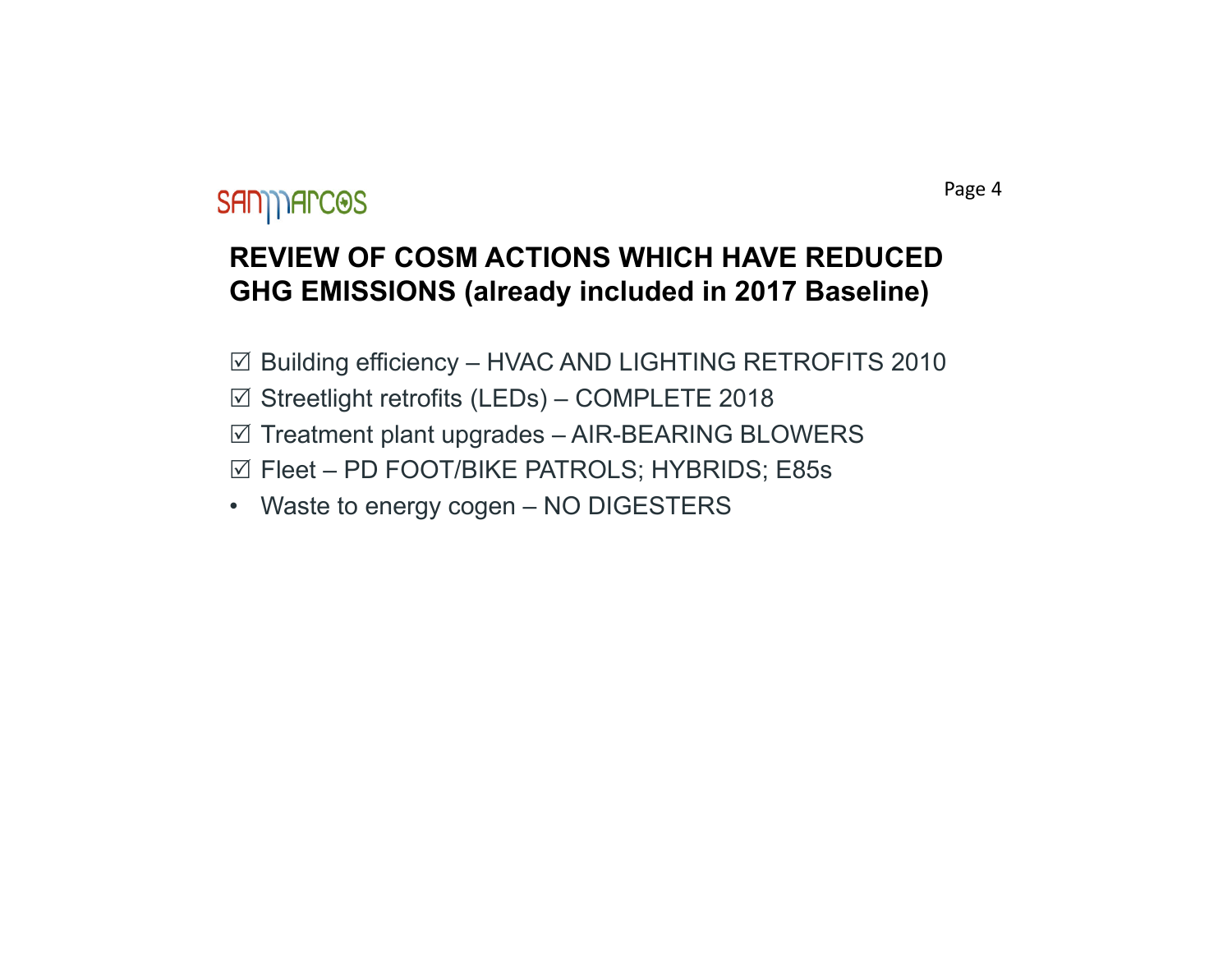#### **GHG EMISSION REDUCTION MEASURES RECOMMENDED**

- $\bullet$ Implement Reclaim Water for irrigation at City facilities
- •Evaluate Fleet purchases for Electric Vehicle Cost Benefit
- • Evaluate LEED/Building Efficiency Cost/Benefit for new City facility construction (Budget Capacity)
- • Evaluate site specific solar installation Cost/Benefit for new City facility construction (Budget Capacity)
- •Implement Solar Purchase Power Agreement when appropriate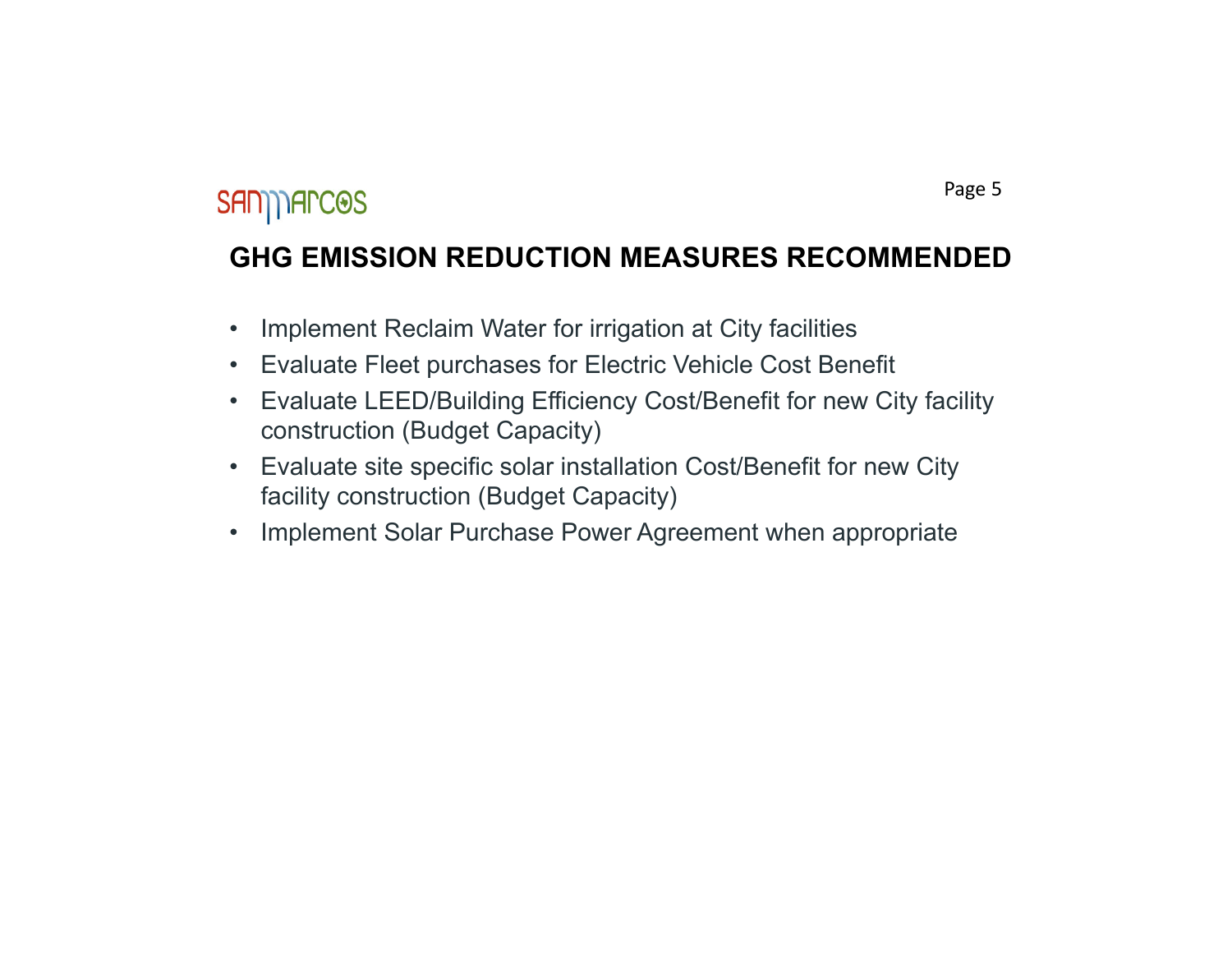## SAN) NAPCOS

#### **CITY FACILITIES RENEWABLE ENERGY ESTIMATES**

- Library Expansion w/ 710 KW solar:
	- saves 637 MT CO2e = 4.5% savings from Baseline
- SMPD w/ 125 KW solar:
	- saves 112 MT CO2e = 0.8% savings from Baseline
- New Public Services Building w/ 1,420 KW solar:
	- Saves 1274 MT CO2e = 9.1% savings from Baseline
- New City Hall/Municipal Building w/ 710 KW solar:
	- Saves 637 MT CO2e = 4.5% savings from Baseline
- Fire Stations 3, 4 and 5 w/ 351 KW solar:
	- Saves 307 MT CO2e = 2.2% savings from Baseline

Current cost for solar is \$2 - \$2.50 per watt; est. cost for all projects is \$4.9 M, ROI 16 years. **Solar is not included in current building cost estimates or bond funding.**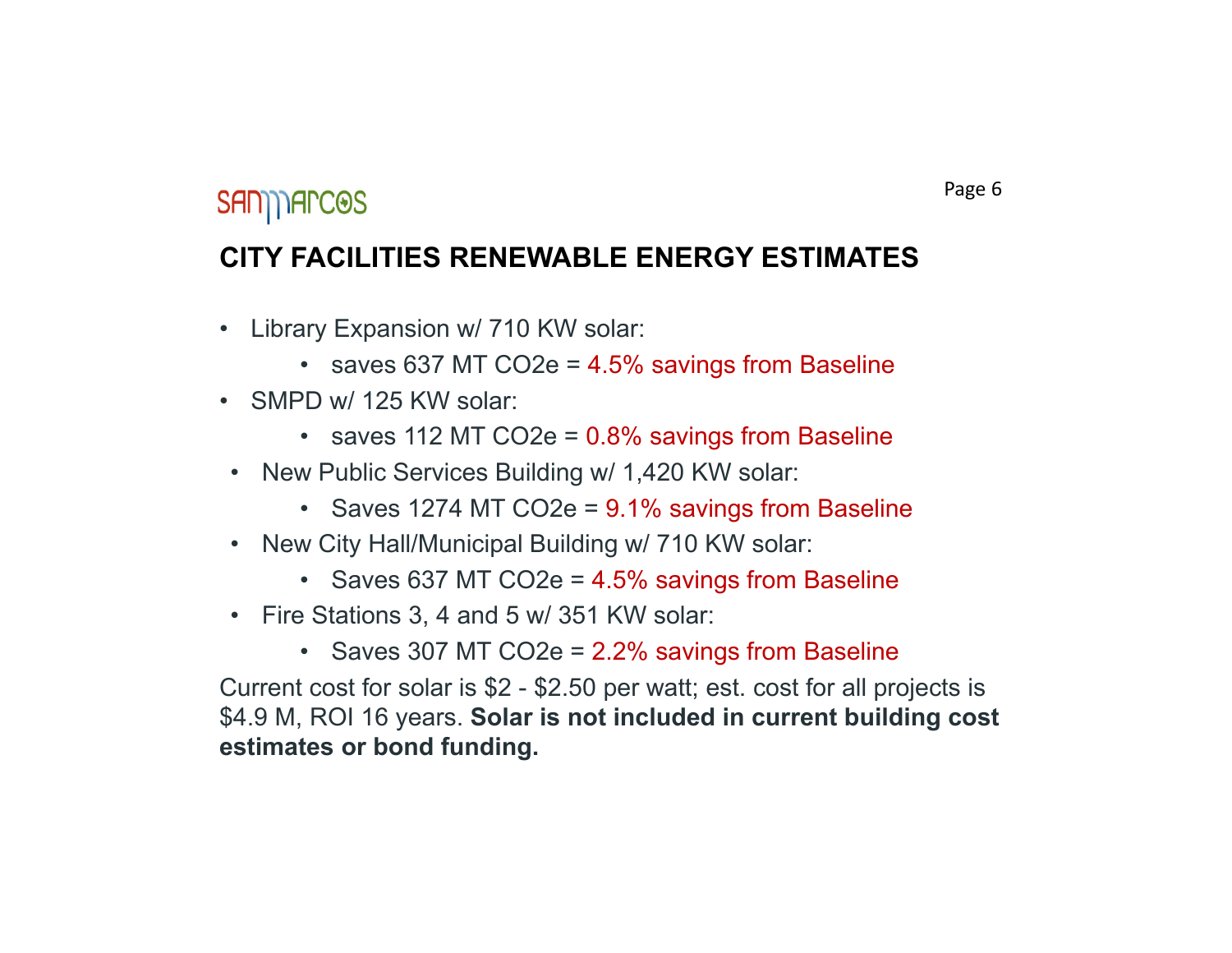#### **SAN) ARCOS**

#### **RENEWABLE WIND PROJECT**

- City has already signed contract for supply of 41,707 Megawatt Hours (MWH)/year.
- Use 23,340 MWH to offset ALL COSM GHG emissions (includes vehicles):
	- Saves 14,074 MT CO2e = 100% savings from Baseline
	- 18,357 MWH still available for community use
- *Application of renewable energy to City GHG reductions is a common methodology for reaching target goals*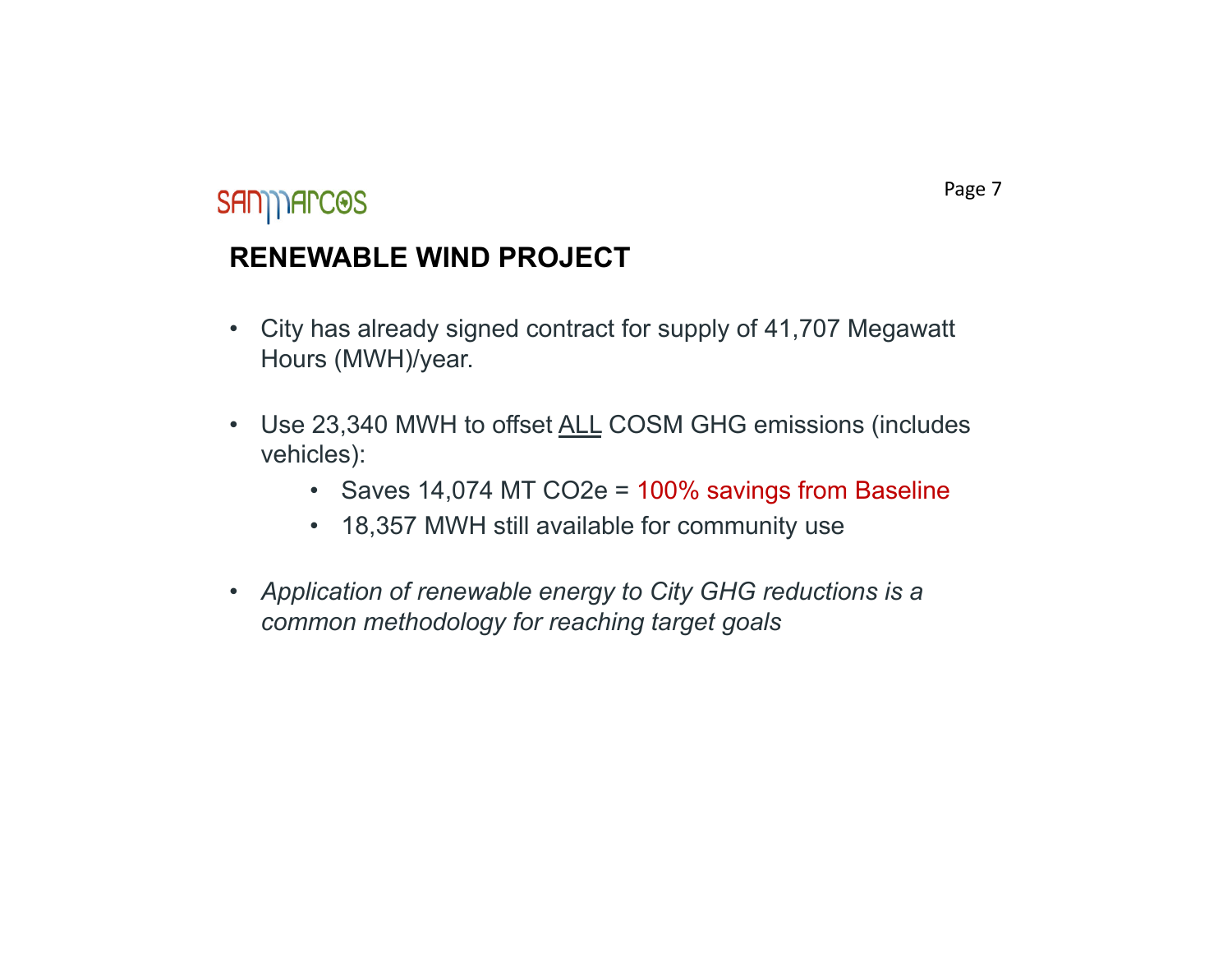## SAN) Arc<sup>os</sup>

#### **RECOMMENDED TARGET to REDUCE MUNICIPAL GHG EMISSIONS**

| <b>Reduction Target</b> |                 |
|-------------------------|-----------------|
| 2017                    | <b>Baseline</b> |
| 2022                    | 100%            |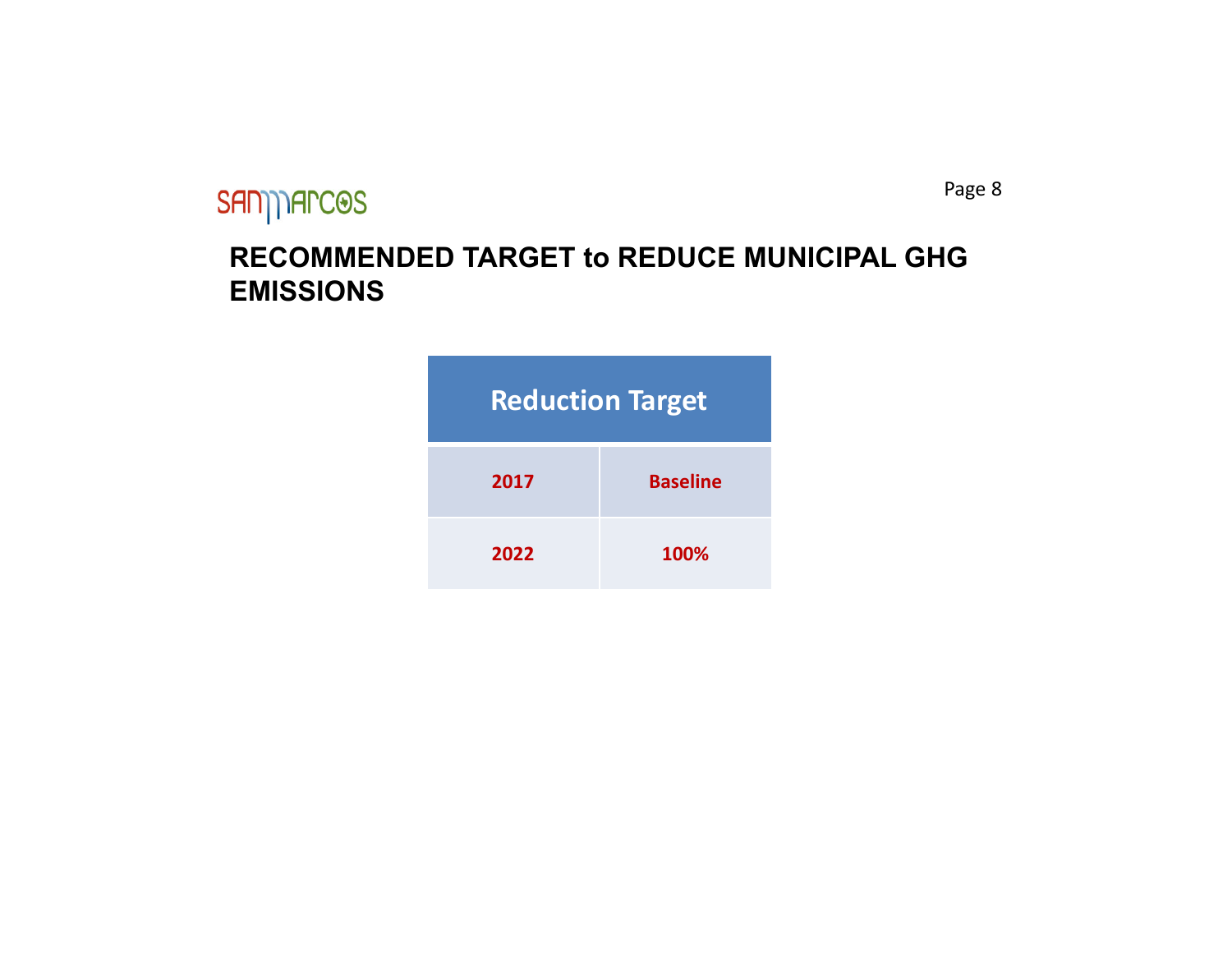#### **FUTURE PROPOSED SOLAR POWER PURCHASE AGREEMENT (PPA)**

- Contract would begin in 2022.
- San Marcos projected share of solar plant output is 84,927 MWH/year.
- 39,558 MWH of that can be used in San Marcos (without exceeding the LCRA 15% Intermittent Progressive Power Generation (IPPG) cap.
- Remaining 45,369 will be sold to the grid but will be available to San Marcos for future growth.
- Would save 23,854 MT CO2e = 169.5% savings from Baseline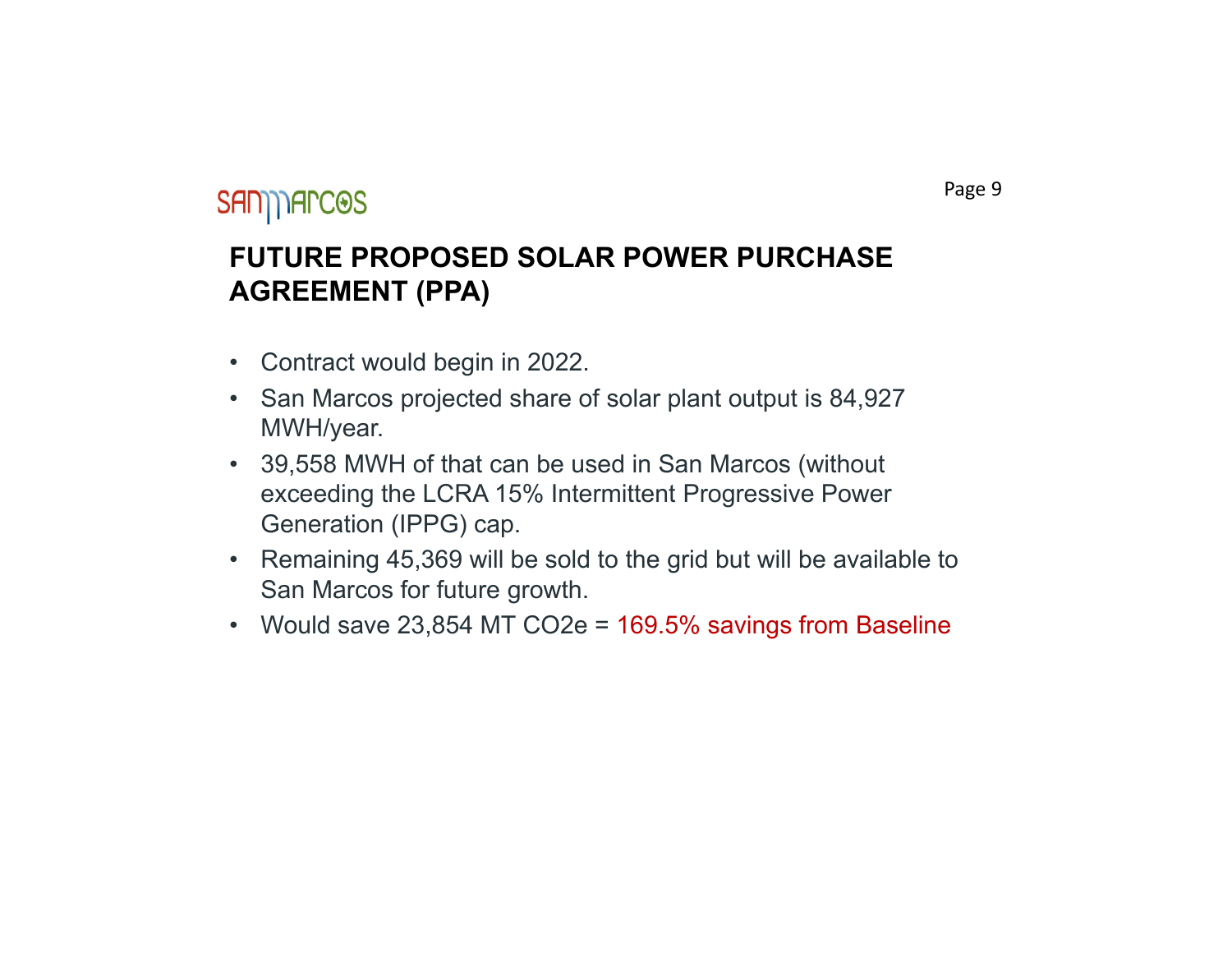### SAN) TAPCOS

#### **SUMMARY/FURTHER ACTIONS**

- Participation in new regional Clean Air Coalition (CAC) 2019- 2023 air quality plan?
- CAPCOG has requested COSM to pay \$9994 to support implementation of the regional CAC 2019-2023 air quality plan?
- Trent wind project alone can offset 100% of Municipal GHG emissions; Council adoption of 100% reduction in municipal GHG emissions through wind project?
- • Additional measures (building efficiency, site-specific solar) can be implemented at a cost. These costs are not currently included in building cost estimates or bond funding. Council adoption of policies for building efficiency and site-specific solar?

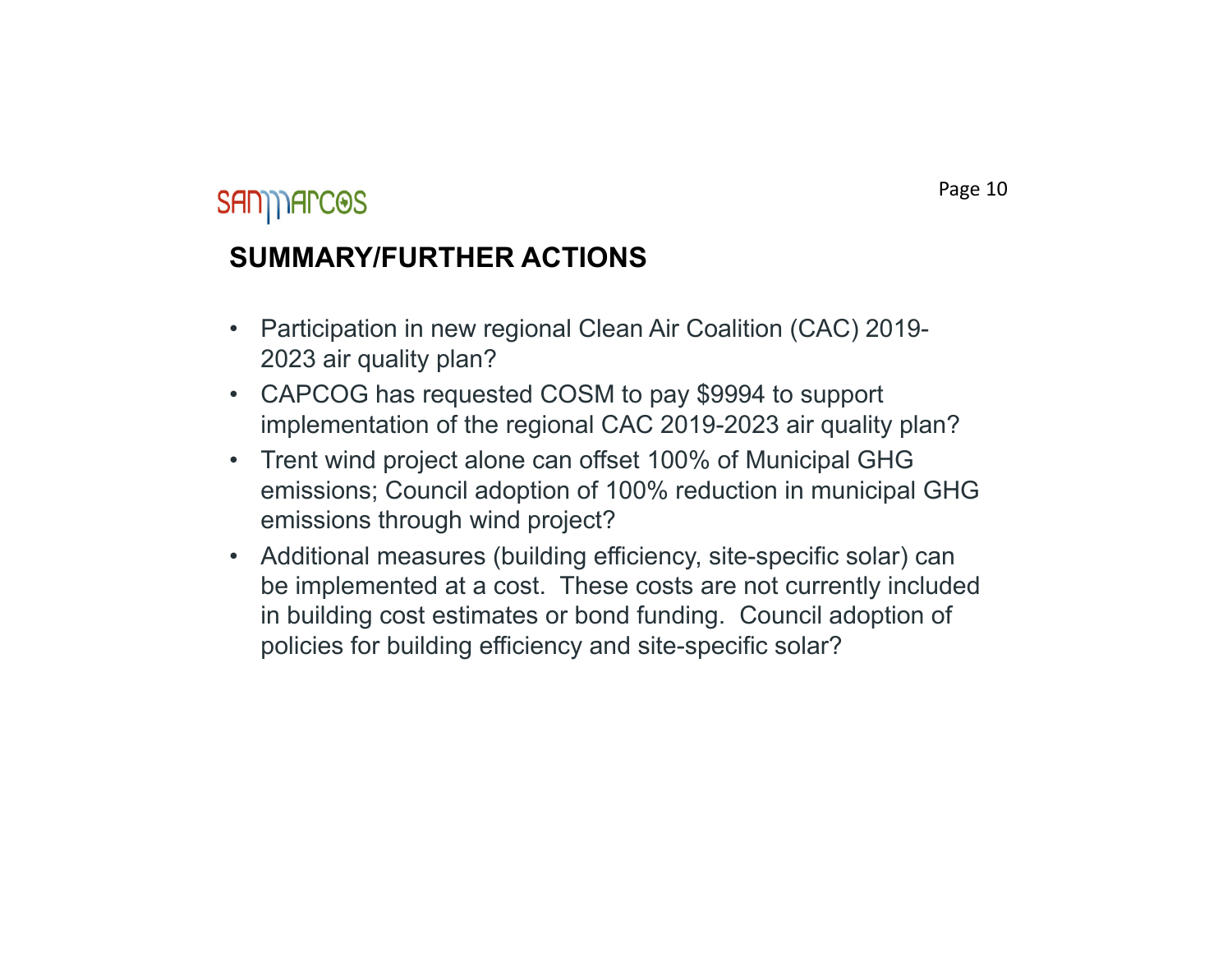### SAN) Arc<sup>OS</sup>

## Tonight's Agenda

- **1. Appoint Council Sustainability Committee**
- **2. Determine and agree on Committee Charge**

sanmarcostx.gov